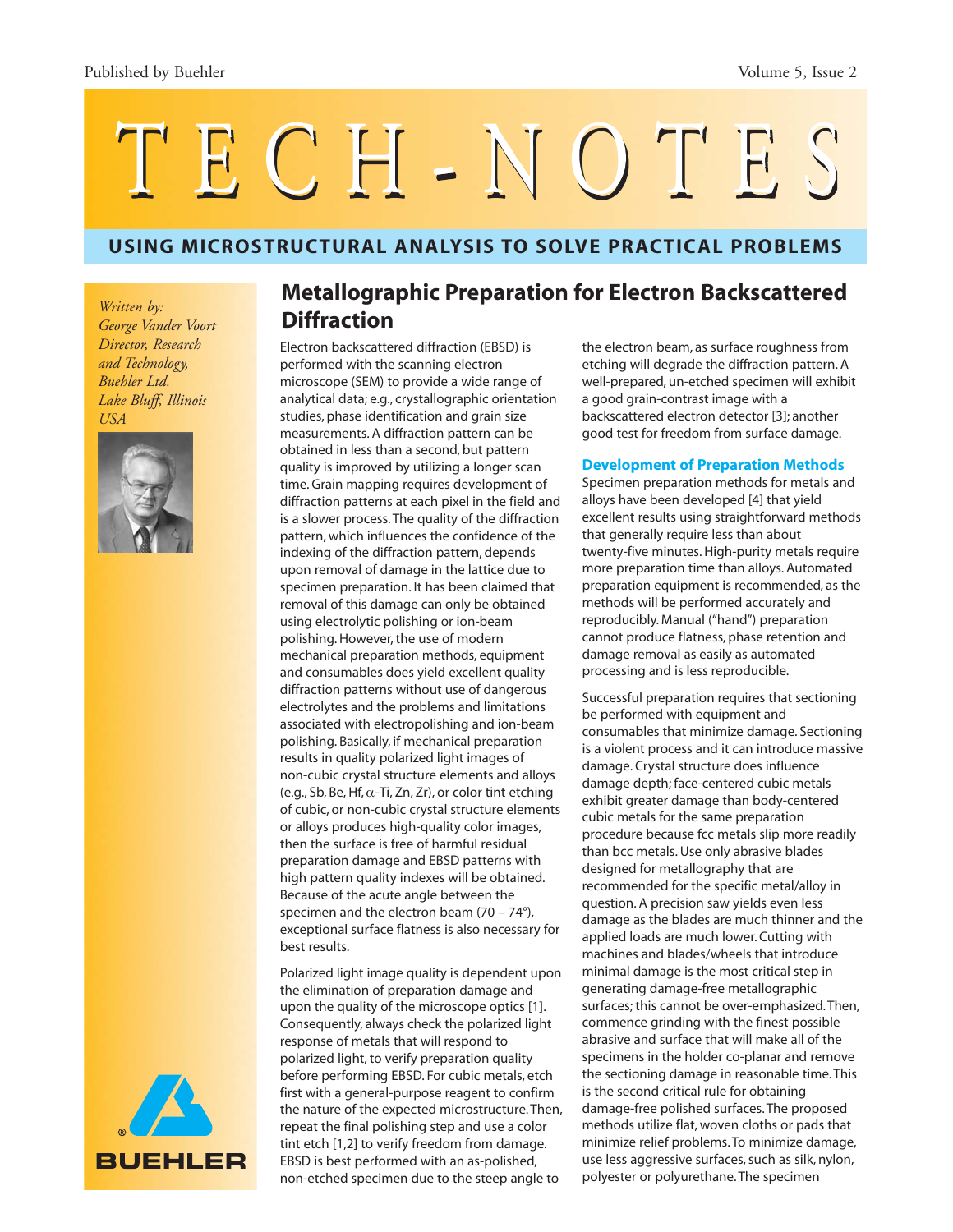preparation method must remove all scratches. If scratches are present, so too is damage below the scratch. Scratch depths produced in grinding and polishing are not uniform. A deep scratch will have deep deformation below it. The preparation method must remove the scratches and the underlying damage in order to obtain high quality EBSD patterns.

The experiments discussed here cover a wide variety of metals and alloys prepared mechanically using three to five steps. The EBSD patterns shown were developed using both the EDAX-TSL and Oxford Instruments HKL systems on a variety of scanning electron microscopes (SEM) using tungsten,  $\text{LaB}_6$  and field emission electron sources. The plane-of-polish was oriented between 70 and 74° from horizontal, depending upon the system used. The TSL system generates pattern quality indexes, PQI, and the results shown here are the average and 95% confidence limits for 25 randomly selected grains using unetched specimens. The high-purity metallic samples were analyzed using the HKL Channel 5 EBSD system. These patterns were evaluated using the band contrast data, with the average and standard deviation calculated for a number of measurements. Several cast specimens had very large grains, so only a few different EBSD patterns could be obtained. The silicon specimen was a single crystal so all patterns were basically identical.

#### **Results**

The first examples presented will be a wrought, cold worked, high-purity (99.999%) aluminum and an Al – 7.12 % Si casting alloy. Al is a difficult EBSD subject as the low atomic number is inefficient in generating backscattered electrons. High-purity metals are always far more difficult to prepare than commercial-purity metals while alloys are simpler to prepare. EBSD patterns will be more difficult to generate on a wrought, non-recrystallized, cold worked specimen due to the resulting distortion of the crystal lattice. So, combining both the highpurity and non-recrystallized conditions makes for an extreme test of the preparation method. The table below presents the test method used, except that the specimen in this case was not subjected to a vibratory polish after use of the five-step preparation method. The band contrast value averaged 151.1. It is our experience, as discussed below, that using a 20-minute vibratory polish after the standard preparation cycle will improve the band contrast at least 10%. Somewhat longer times will yield further improvements. When developing grain maps, maximizing the band contrast, or the pattern quality index, produces greater confidence in indexing; this is vital when indexing several hundred points per second.

Shown in Figure 1 is the cold worked microstructure of the high-purity aluminum specimen.

The next example is the as-cast Al –7.12% Si alloy, prepared by the same five-step method, but with only 4 minutes for the 3-μm step, and without vibratory polishing. The as-cast microstructure consists of  $\alpha$ -Al dendrites and a eutectic of  $\alpha$ -Al and Si. The  $\alpha$ -Al dendrites were sampled for the EBSD patterns. As can be seen in Figure 2, an excellent quality diffraction pattern was obtained from the alpha-Al dendrites. Figures 1 and 2 demonstrate that mechanical preparation is capable of producing high quality EBSD patterns when properly performed.

Pure copper is extremely ductile and malleable. Copper and its alloys come in a wide range of compositions, including several variants of nearly pure copper for electrical applications that are very difficult to prepare damage free. Rough sectioning and grinding practices can easily damage copper and its alloys and the depth of damage can be substantial. Scratch removal, particularly for pure copper and brass alloys, can be very difficult. If the scratches are not removed, there will be damage beneath. Following the preparation cycle with a brief vibratory polish using colloidal silica is very helpful for scratch and damage removal. Attack polishing additions have been used in the past to improve scratch removal but are not necessary using the contemporary method followed by vibratory polishing.

Table 2 provides a five-step method for preparing copper and its alloys (vibratory polishing is an optional 6th step). It is always helpful, particularly with alloys that are difficult to prepare damage free, to etch the specimen after the fifth step, and then repeat the fifth step. This reduces damage and gives better EBSD patterns. Figure 3 shows a combined EBSD grain orientation map plus index of quality map for tough-pitch copper (Cu with about 400 ppm oxygen) which reveals the grain structure and annealing twins. Figure 3 also shows the map after twins have been removed. Note that a few twins remained after image processing that will be removed if the boundary angle requirement for a twin is made slightly greater. This specimen was not etched. Figure 4 shows the specimen after etching for comparison. Measurement of grain size in twinned Cu and its alloys is nearly impossible by light microscopy image analysis due to the inability to reveal all of the grain boundaries and twin boundaries, except by color etching.

| <b>Surface</b>                                   | <b>Abrasive Size</b>                                                 | Load Lb (N) | <b>Platen Speed/Direction</b>                        | Time (min.) |
|--------------------------------------------------|----------------------------------------------------------------------|-------------|------------------------------------------------------|-------------|
| CarbiMet <sup>®</sup> Discs                      | 240-grit (P280)<br>SiC water cooled                                  | 5(22)       | 240 rpm<br>Contra                                    | 1 per sheet |
| UltraPol™ Silk<br>Polishing Cloth                | 9-um MetaDi <sup>®</sup><br>Diamond Suspensions*                     | 5(22)       | $150$ rpm<br>Contra                                  | 5           |
| TriDent™ Polyester<br>Polishing Cloth            | 3-um MetaDi <sup>®</sup><br>Diamond Suspensions*                     | 5(22)       | 150 rpm<br>Contra                                    | 5           |
| TriDent™ Polyester<br><b>Polishing Cloth</b>     | 1-um MetaDi <sup>®</sup><br>Diamond Suspensions*                     | 5(22)       | $150$ rpm<br>Contra                                  | 3           |
| <b>MicroCloth<sup>®</sup></b><br>Polishing Cloth | 0.05-um MasterMet <sup>®</sup><br><b>Colloidal Silica Suspension</b> | 5(22)       | 150 rpm<br>Contra                                    | 3           |
| <b>MicroCloth<sup>®</sup></b><br>Polishing Cloth | 0.05-um MasterMet <sup>®</sup><br><b>Colloidal Silica Suspension</b> |             | VibroMet <sup>®</sup> 2<br><b>Vibratory Polisher</b> | $\geq$ 20   |

# **Table 1. Preparation Method for High-Purity Aluminum**

*\* Add MetaDi® Fluid lubricant (charge with paste and MetaDi® Fluid, then add MetaDi® Supreme Suspension during the cycle*)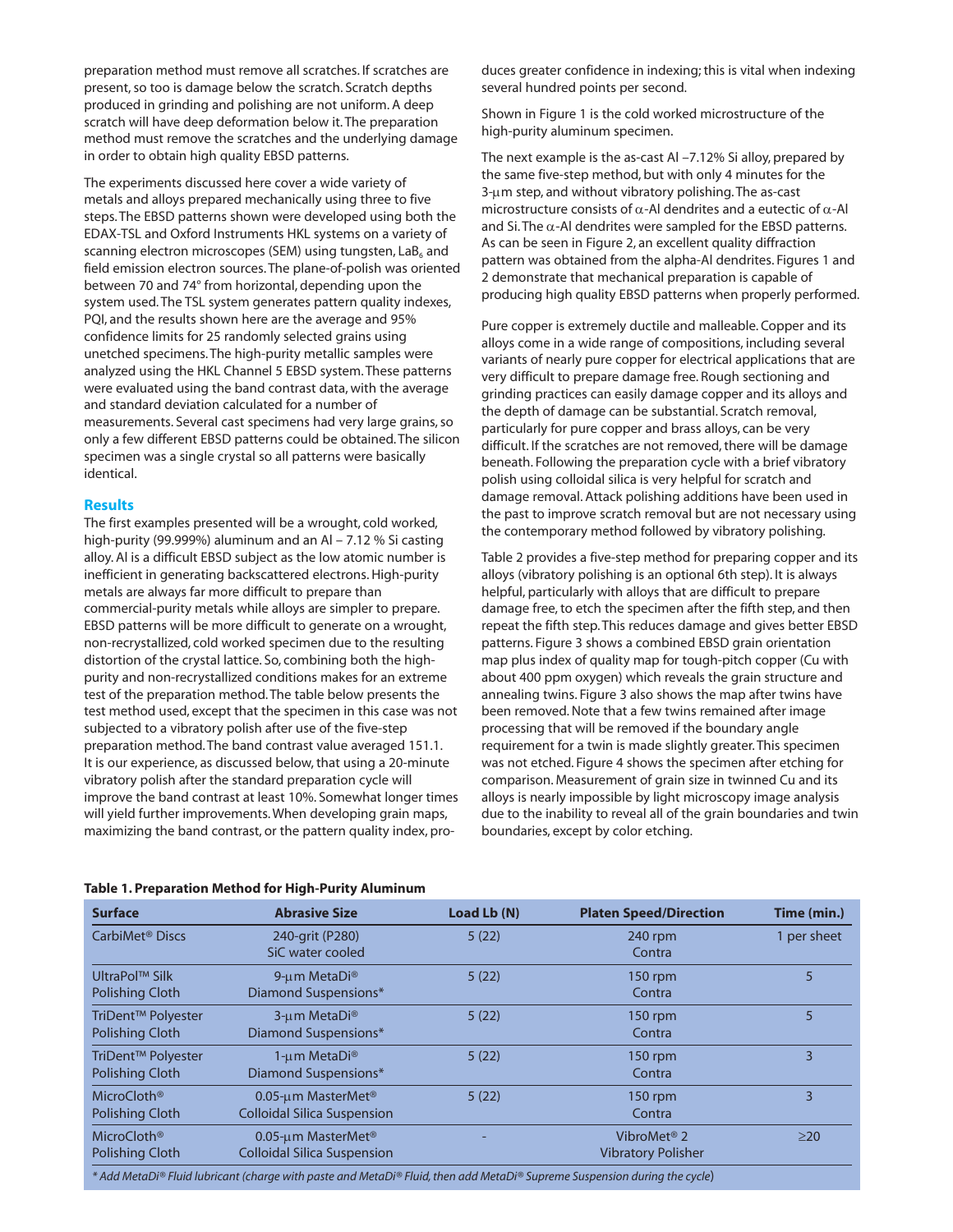

**Figure 1: Microstructure of cold worked 99.999% Al; top: Keller's reagent, Nomarski DIC; bottom: Barker's reagent, 20 V dc, 2 minutes, polarized light plus sensitive tint.** 



 $50\nu$ m

# **EcoMet® 250/300 Grinder-Polisher & AutoMet® 250/300 Power Head**



- Choice of 8" (203mm), 10" (254mm) or 12" (305mm) Diameter Platen
- Variable Speed Base Platen and Power Head
- Sealed Membrane Keypad or touch-screen with User-Friendly Controls
- Durable Cast Aluminum Construction
- Stain, Chip and Corrosion Resistant Finish
- Unique LED Lighting Illuminates Platen, Bowl and Specimens
- High Torque Motors for Large and Multiple Specimen Preparation
- Retractable Water Hose and 360° Bowl Rinse System
- EcoMet<sup>®</sup> 250/300 Grinder-Polisher Base Only for Manual Preparation
- Upgrade to Semi-Automatic Preparation with AutoMet® 250/300 Power Head
- Repeatable Sample Preparation Every Time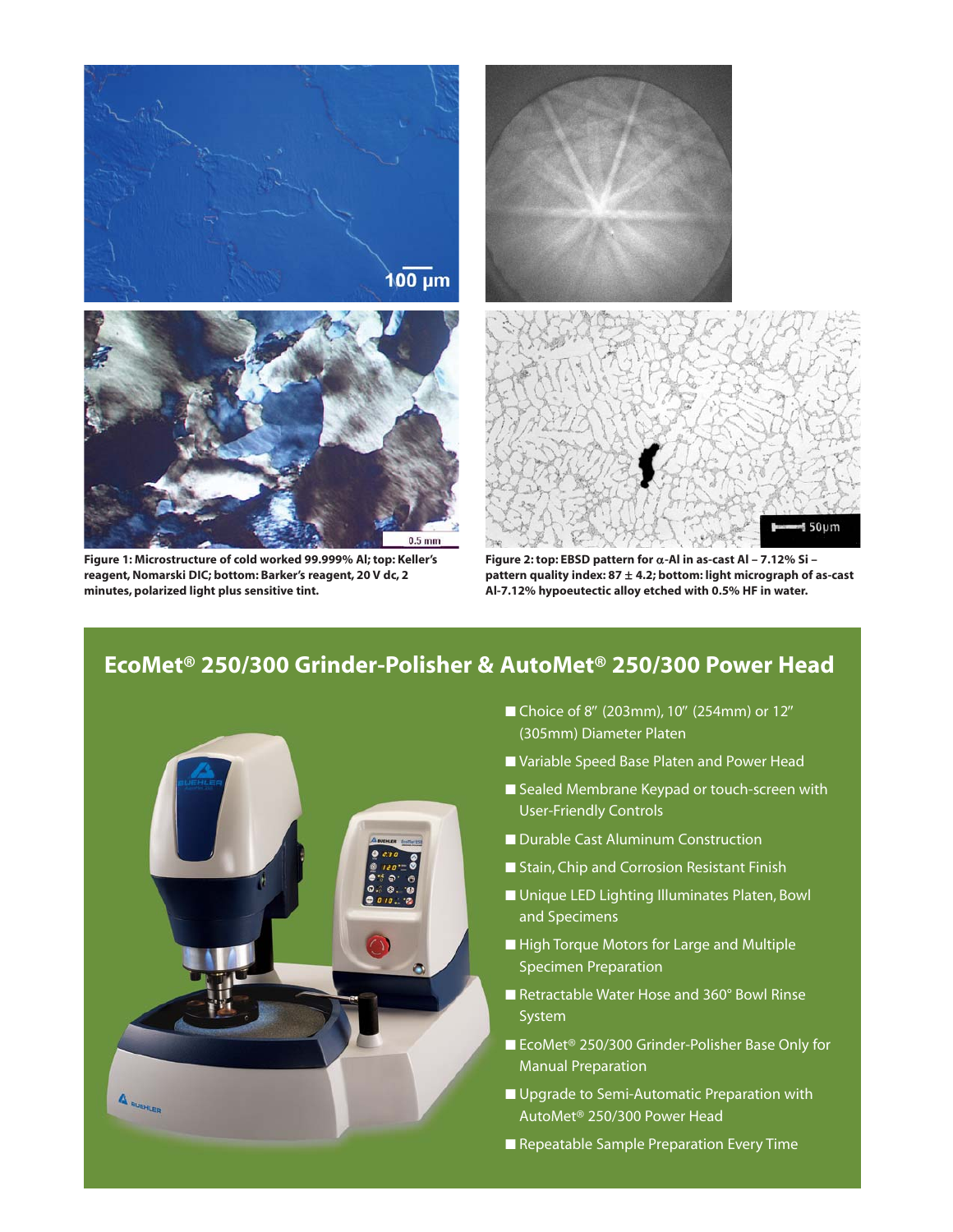Figure 5 shows an EBSD pattern and the microstructure of wrought cartridge brass, Cu – 30% Zn, that was cold reduced 50% in thickness and then annealed at 704 °C for 30 minutes producing a coarse twinned α-Cu matrix. This is a relatively difficult alloy to prepare free of scratches and surface damage and the EBSD pattern quality was superb. The method shown in Table 2 was utilized to prepare this specimen except that the times for the 3- and 1-μm steps were 4 and 3 minutes, respectively, followed by a 30 minute vibratory polish.

EBSD patterns can be developed for both phases in a two-phase alloy, as long as preparation keeps both phases flat on the plane-of-polish. If relief is present, such that one phase is recessed below the surface, EBSD patterns will not be developed. As an example, a specimen of Naval Brass, an  $\alpha-\beta$ brass consisting of Cu – 39.7% Zn – 0.8% Sn, was tested after etching which attacked the β phase. EBSD patterns could be generated from the  $α$  phase, but not from the recessed  $β$  phase. Re-polishing and running the specimen unetched produced excellent results for both the  $\alpha$  and  $\beta$  phases as shown in Figure 6. The specimen was prepared in the same manner as used for the cartridge brass specimen.

EBSD maps can be made using a number of techniques. Figure 7 shows a grain orientation map, an index of quality map, the combination of these two maps, and a grain-orientation map where the colors have been assigned based on crystal orientation using an inverse pole figure.

Perhaps the most difficult metals and alloys to prepare for EBSD have been zirconium and its alloys. Numerous approaches have been tried. Table 3 presents the method used that yielded excellent grain maps of high-purity Zr and Zr alloys. The SiC paper was coated with paraffin wax before grinding. Final polishing was performed using a 5 to 1 ratio of colloidal silica to hydrogen peroxide (30% conc.). In this experiment, the vibratory step was used (30 minutes).

Figure 8 shows two maps of high-purity (99.99%), annealed Zr. The first was constructed by combining an all Euler angles grain map with a band contrast map; the second shows an inverse pole figure map, plus grain boundaries, with the grains with missing pixels (black spots in the first map) filled in. The band contrast averaged 92.34 for the area shown.

Six specimens were evaluated after our standard preparation method and then after a subsequent 20 minute vibratory polish to determine the degree of improvement that can be obtained.



**Figure 3: EBSD grain orientation maps plus index of quality maps for tough-pitch copper; top: maps with twins; bottom: maps after twins were removed.** 

If the method used to prepare the specimens is not as good as what was used in our work, then the vibratory polish will produce a greater improvement. Longer times will also yield greater improvements. Table 4 summarizes these test results. Vibratory polishing improved the band contrast of the first five elements tried by an average of 11.1%; patterns could not be obtained with lead without a vibratory polish.

Table 5 summarizes PQI results for a number of metals and alloys evaluated, many of which are difficult to prepare. These results clearly show that mechanical specimen preparation, if properly performed, is fully capable of producing damage-free surfaces that yield acceptable EBSD patterns that can be indexed reliably. The Ni-based superalloys (Carpenter's Custom Age 625 Plus and

| <b>Abrasive Size</b>                                                       | Load Lb (N)                                         | <b>Platen Speed/Direction</b>                        | Time (min.)    |
|----------------------------------------------------------------------------|-----------------------------------------------------|------------------------------------------------------|----------------|
| 240-grit (P280)<br>SiC water cooled                                        | 6(27)                                               | 240 rpm<br>Contra                                    | Until<br>Plane |
| 9-um MetaDi <sup>®</sup><br>Diamond Suspensions*                           | 6(27)                                               | 150 rpm<br>Contra                                    | 5              |
| 3-um MetaDi <sup>®</sup><br>Diamond Suspensions*                           | 6(27)                                               | 150 rpm<br>Contra                                    | 5              |
| 1-um MetaDi <sup>®</sup><br><b>Diamond Suspensions*</b>                    | 6(27)                                               | $150$ rpm<br>Contra                                  | 4              |
| 0.05- $\mu$ m MasterMet <sup>®</sup><br><b>Colloidal Silica Suspension</b> | 6(27)<br>(7 lb/31 N)<br>for ChemoMet <sup>®</sup> ) | $150$ rpm<br>Contra                                  | 3              |
| 0.05-um MasterMet <sup>®</sup><br><b>Colloidal Silica Suspension</b>       |                                                     | VibroMet <sup>®</sup> 2<br><b>Vibratory Polisher</b> | $\geq$ 20      |
|                                                                            |                                                     |                                                      |                |

# **Table 2. Preparation Method for High-Purity Copper**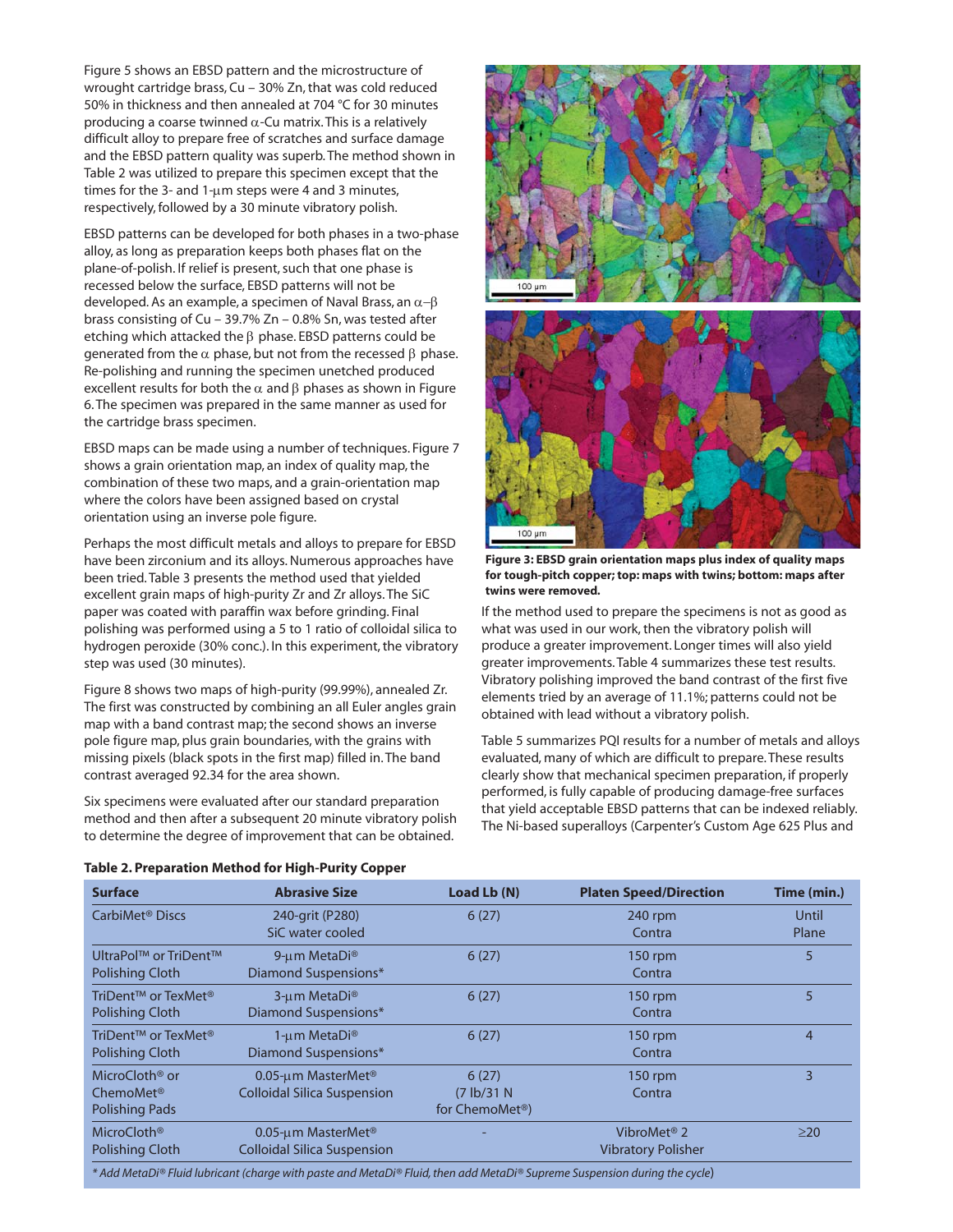

**Figure 4: Microstructure of wrought, annealed tough-pitch copper; top: etched with equal parts ammonium hydroxide and hydrogen peroxide (3% conc); bottom: Beraha's PbS tint etch, polarized light plus sensitive tint illumination.**





**Figure 5: EBSD pattern and microstructure of cartridge brass: top: EBSD pattern for Cu – 30% Zn – PQI: 221** ± **8.6; bottom: microstructure of wrought, annealed Cu – 30% Zn etched with equal parts hydrogen peroxide (3%) and ammonium hydroxide.** 

the fine-grained 718) contained sub-microscopic strengthening phases (the latter also contained copious delta phase) that make the EBSD analyses more difficult. The pure tantalum specimen was a P/M specimen that was not fully dense.





**Figure 6: EBSD patterns and microstructure of Naval Brass; top and center: EBSD patterns for the alpha and beta phase with PQIs of 118.5** ± **8.7 for** α**-Cu and 150.4** ± **20.7 for** β**-Cu; bottom: microstructure after etching with 100 mL water, 3 g ammonium persulfate, 1 mL ammonium hydroxide (**α**-Cu is the continuous phase).**

The second set of experiments evaluated the band contrast of eighteen (18) high-purity (generally >99.95%) specimens prepared using methods given above, or similar methods, usually with five steps (four for Ti). These specimens varied from Mg (atomic number 12) to Bi (atomic number 83) and covered the range of metallic crystal structures: body-centered cubic (6), face-centered cubic (4), hexagonal close-packed (5), diamond cubic (1) and rhombohedral/trigonal (2). Table 6 lists the specimens prepared using our standard methods and BC results. Results for six of these after vibratory polishing are shown in Table 4.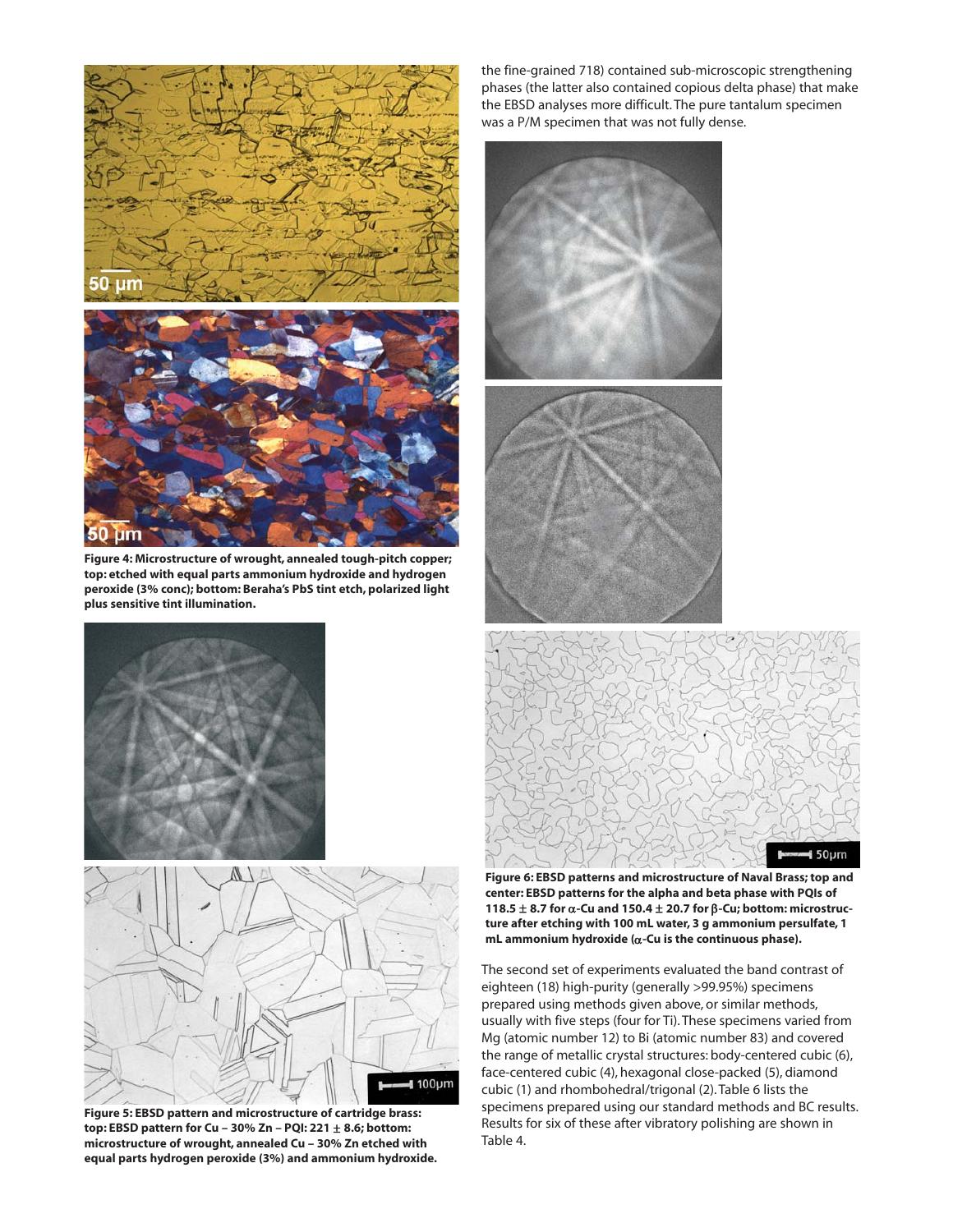Specimens of pure Sb, V and Zr are susceptible to SiC embedment, even though the grit size was coarse, e.g., 240- and 320-grit. Hence, grinding was performed after coating the paper with paraffin wax. Attack polishing was used, mainly with 30% conc.  $H_2O_{2}$ , for the last step for preparing Cr, Nb, Ti, W and Zr.



**Figure 7: Various EBSD maps for the Naval Brass specimen. A) Grainorientation map. B) Index of quality map. C) Grain-orientation + Index of quality maps. D) Inverse pole figure map.**

MasterMet® colloidal silica was used for the last step, except for preparing Fe (MasterPrep® alumina was used) and Mg (water-free MasterPolish® was used). Oil-based diamond suspensions (9-, 3- and 1- $\mu$ m) were used to prepare the high-purity (99.999%) Mg. For the Bi and Pb pure specimens, grinding used four steps: 240-, 320-, 400- and 600-grit SiC paper coated with paraffin wax with low loads, followed by three polishing steps using 5-, 1- and 0.3-μm alumina slurries and a final polish with MasterMet® colloidal silica. All polishing steps used MicroCloth® synthetic suede cloth. Although the Bi produced an excellent EBSD pattern, none was obtained with the pure Pb specimen. A one-hour vibratory polish with MasterMet® colloidal silica using a MicroCloth® pad was required to obtain a diffraction pattern for Pb.

A two-minute chemical polish is normally used after mechanical polishing of Zr; so EBSD was conducted on a second specimen after chemical polishing. Surprisingly, no pattern could be obtained on the chemically polished specimen. The chemical polish improved polarized light response but introduced grain faceting (excessive relief). It has been reported that using heavy pressure with the same chemical polish minimized relief and yielded good EBSD grain maps. The result for pure Zr in Table 6 was obtained on the same specimen as illustrated above in Figure 7, but after an earlier preparation attempt with a less effective preparation method than presented in Table 3. The average band contrast for the high-purity Zr specimen using the method in Table 3 was 92.34 and ~90% of the pixels produced indexable diffraction patterns. For the results published in Table 6, the average band contrast was 77.3 and only about 20% of the pixels yielded indexable diffraction patterns.

Details on the preparation methods used to prepare these alloys can be obtained from the author or at the web site: http://www.buehler.com.





**Figure 8: Two examples of grain maps for high-purity (99.99%) Zr;** top: All Euler Angles + Band Contrast map; bottom: Inverse Pole **Figure plus grain boundaries (completed grains).**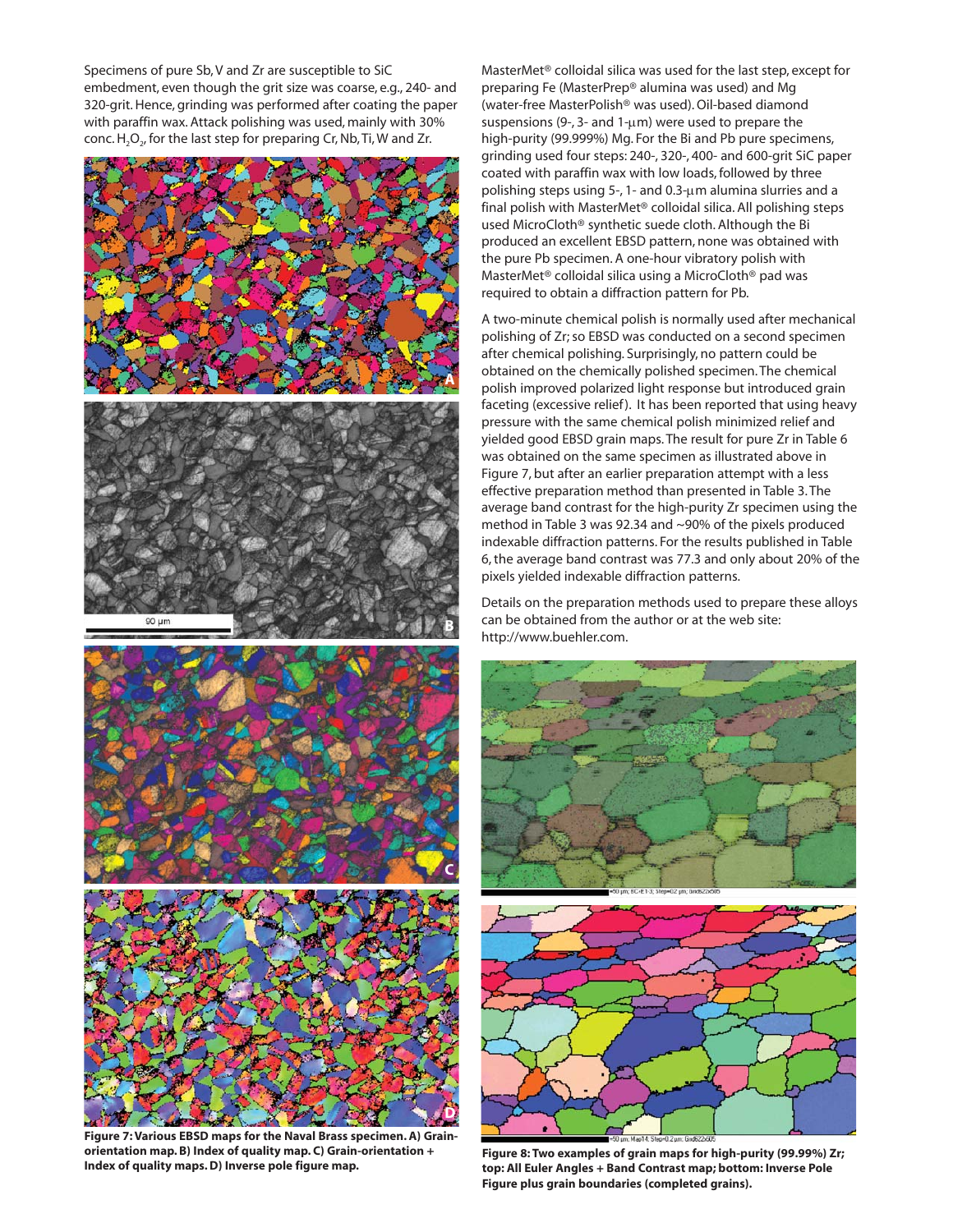## **Table 3. Preparation Method for High-Purity Zr and Zr Alloys**

| <b>Surface</b>                                    | <b>Abrasive Size</b>                                                 | Load Lb (N) | <b>Platen Speed/Direction</b>                        | Time (min.)    |
|---------------------------------------------------|----------------------------------------------------------------------|-------------|------------------------------------------------------|----------------|
| CarbiMet <sup>®</sup> Discs                       | 240-grit (P280)<br>SiC water cooled*                                 | 5(22)       | 240 rpm<br>Contra                                    | Until<br>Plane |
| CarbiMet <sup>®</sup> Discs                       | 320-grit (P400)<br>SiC water cooled*                                 | 5(22)       | 240 rpm<br>Contra                                    |                |
| <b>UltraPol™</b><br><b>Polishing Cloth</b>        | 9-um MetaDi <sup>®</sup><br>Diamond Suspensions**                    | 6(27)       | $200$ rpm<br>Contra                                  | 10             |
| TriDent™<br><b>Polishing Cloth</b>                | 3-um MetaDi®<br>Diamond Suspensions**                                | 6(27)       | 200 rpm<br>Contra                                    | 7              |
| TriDent™<br><b>Polishing Pads</b>                 | 1-um MetaDi <sup>®</sup><br>Diamond Suspensions**                    | 6(27)       | 200 rpm<br>Contra                                    | 5              |
| MicroCloth <sup>®</sup><br><b>Polishing Cloth</b> | 0.05-um MasterMet <sup>®</sup><br><b>Colloidal Silica Suspension</b> | 6(27)       | $200$ rpm<br>Contra                                  | 7              |
| MicroCloth <sup>®</sup><br><b>Polishing Cloth</b> | 0.05-um MasterMet <sup>®</sup><br><b>Colloidal Silica Suspension</b> |             | VibroMet <sup>®</sup> 2<br><b>Vibratory Polisher</b> | $\geq$ 20      |

*\* Coat SiC paper with paraffin before grinding.*

*\*\* Add MetaDi® Fluid lubricant (charge with paste and MetaDi® Fluid, then add MetaDi® Supreme Suspension during the cycle*)

## **Table 4. Band Contrast Improvement Due to Vibratory Polishing (20 min.\*)**

| <b>Mean Band Contrast (0 to 255)</b> |                                    |  |  |
|--------------------------------------|------------------------------------|--|--|
| <b>Standard Method</b>               | <b>Standard + Vibratory Polish</b> |  |  |
| 161.2                                | $175.25 (+8.7%)$                   |  |  |
| 205.75                               | $233 (+13.2%)$                     |  |  |
| 134.0                                | $146.2 (+9.1%)$                    |  |  |
| 85.0                                 | $102.8 (+20.9%)$                   |  |  |
| 145.6                                | $151.2 (+3.8%)$                    |  |  |
| no visible EBSD pattern              | 108.0                              |  |  |
|                                      |                                    |  |  |

*\* A 60 minute vibratory polish was used for the lead specimen.* 

# **Table 5. Pattern Quality Index Values for Various Metals and Alloys**

| <b>Metal/Alloy</b>          | PQI±95% CL                   | <b>Metal/Alloy</b>        | <b>PQI±95% CL</b>            |
|-----------------------------|------------------------------|---------------------------|------------------------------|
| $\alpha$ -Al in Al-7.12% Si | $87 \pm 4.2$                 | $\alpha$ -Cu in Cu-30% Zn | $221 \pm 8.6$                |
| Cu-39.7% Zn-0.8% Sn         | 118.5 $\pm$ 8.7 for $\alpha$ | Cu-39.7% Zn-0.8% Sn       | 150.4 $\pm$ 20.7 for $\beta$ |
| Elgiloy (Co-based)          | $221.4 \pm 7.4$              | Pure Fe (annealed)        | $249.6 \pm 5.5$              |
| Si Core Fe B                | $199.9 \pm 7.4$              | 316 Stainless Steel       | $184.9 \pm 8.5$              |
| 2205 Duplex SS              | $248 \pm 15.4$ for $\alpha$  | 2205 Duplex SS            | $207.9 \pm 11$ for $\gamma$  |
| Ni-200                      | $176.3 \pm 17.6$             | HyMu 80 (Ni-base)         | $196.7 \pm 7.2$              |
| Nitinol (Ni-Ti)             | 58.7 $\pm$ 4.3               | CA625 Plus (Ni-base)      | $200.5 \pm 6.5$              |
| Fine Grain 718 (Ni-base)    | $80.7 \pm 4.4$               | Pure Cr                   | $259.8 \pm 13.1$             |
| Pure Nb                     | $166.2 \pm 17.1$             | Pure V                    | $125.9 \pm 10.3$             |
| Pure Ta                     | $169.7 \pm 13.0$             | CP Ti ASTM F67 Gr2        | $119.1 \pm 4.1$              |
| W in W-27 Cu                | $296.9 \pm 20.1$             | Pure Bi                   | $86.2 \pm 1.8$               |
| Pure Pb                     | $49.3 \pm 3.0$               | Pure Ru                   | $266.2 \pm 21.8$             |